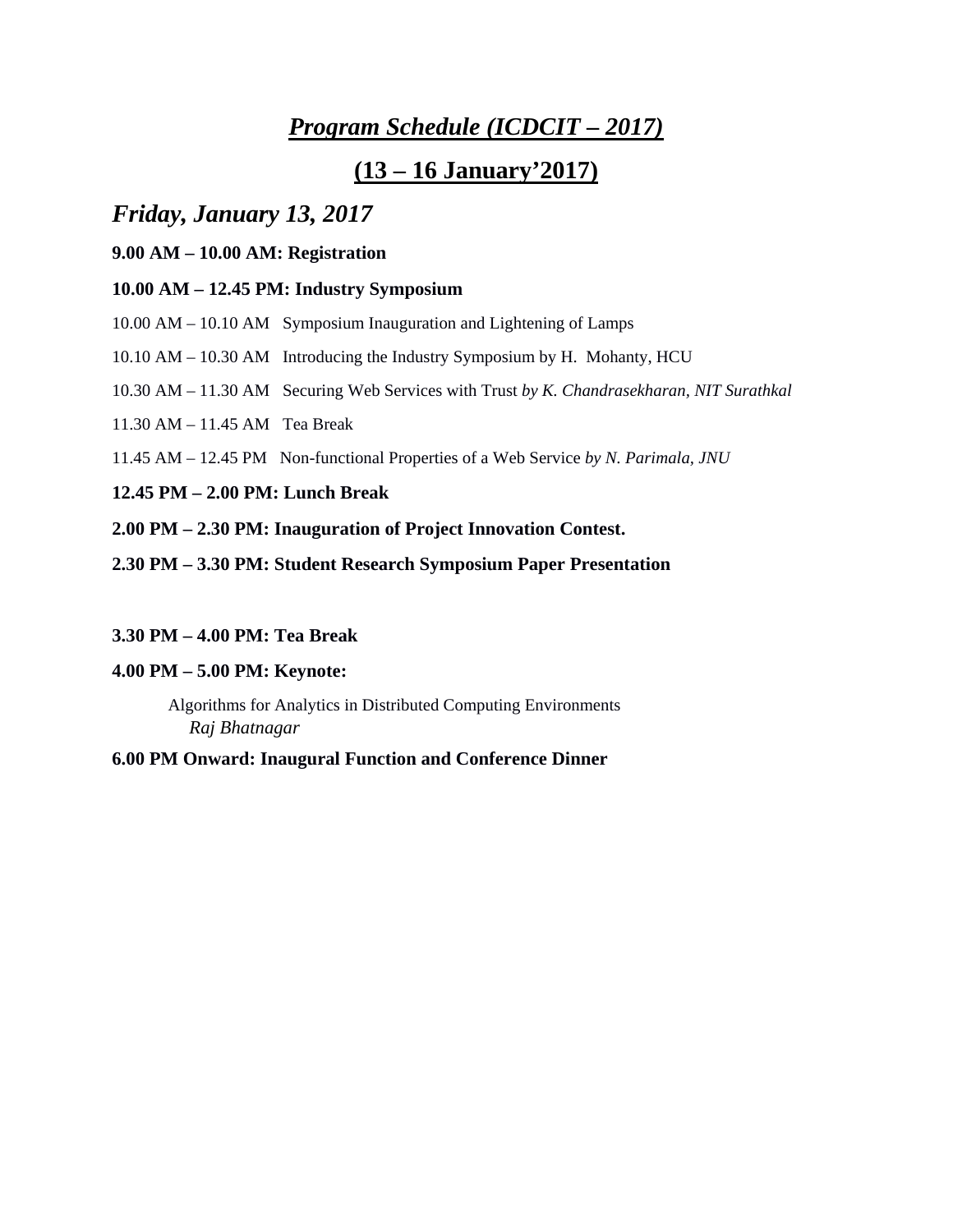# *Saturday, January 14, 2017*

## **9.00 AM – 9.30 AM: Registration**

### **9.30 AM – 10.30 AM: Keynote:**

Holistic Optimization of Data Access from Imperative Programs *S. Sudarshan*

## **10.30 AM – 11.00 AM: Tea Break**

#### **11.00 AM – 12.30 PM: Paper Presentation**

#### **Mobile Computing**

A Distributed Approach based on Hierarchical Scalar Leader Selection for Enhanced Event Coverage in Wireless Multimedia Sensor Networks *Sushree Bibhuprada B. Priyadarshini and Suvasini Panigrahi* Gathering Multiple Robots in a Ring and an Infinite Grid *Durjoy Dutta, Tandrima Dey and Sruti Gan Chaudhuri* WiFi-related energy consumption analysis of mobile devices in a walkable area by Abstract Interpretation. *Enrico Eugenio and Agostino Cortesi*

**12.30 PM – 2.00 PM: Lunch**

#### **2.00 – 3.00: Keynote:**

Genomic Excitement and Quantitative Challenges *Partha P. Majumder*

## **3.00 PM – 3.30 PM: Tea Break**

### **3.30 PM – 5.00 PM: Paper Presentation**

#### **Analytics**

A Collision of Beliefs: Investigating Linguistic Features for Religious Conflicts Identification on Tumblr

*Swati Agarwal and Ashish Sureka*

Scalable IQRA\_IG Algorithm : An Iterative MapReduce Approach for Reduct Computation *Sai Prasad P.S.V.S., Bala Subrahmanyam Hotha and Praveen Kumar Singh* 

Simulation of MapReduce across Geographically Distributed Datacenters using CloudSim *Jayalakshmi D S and Srinivasan R*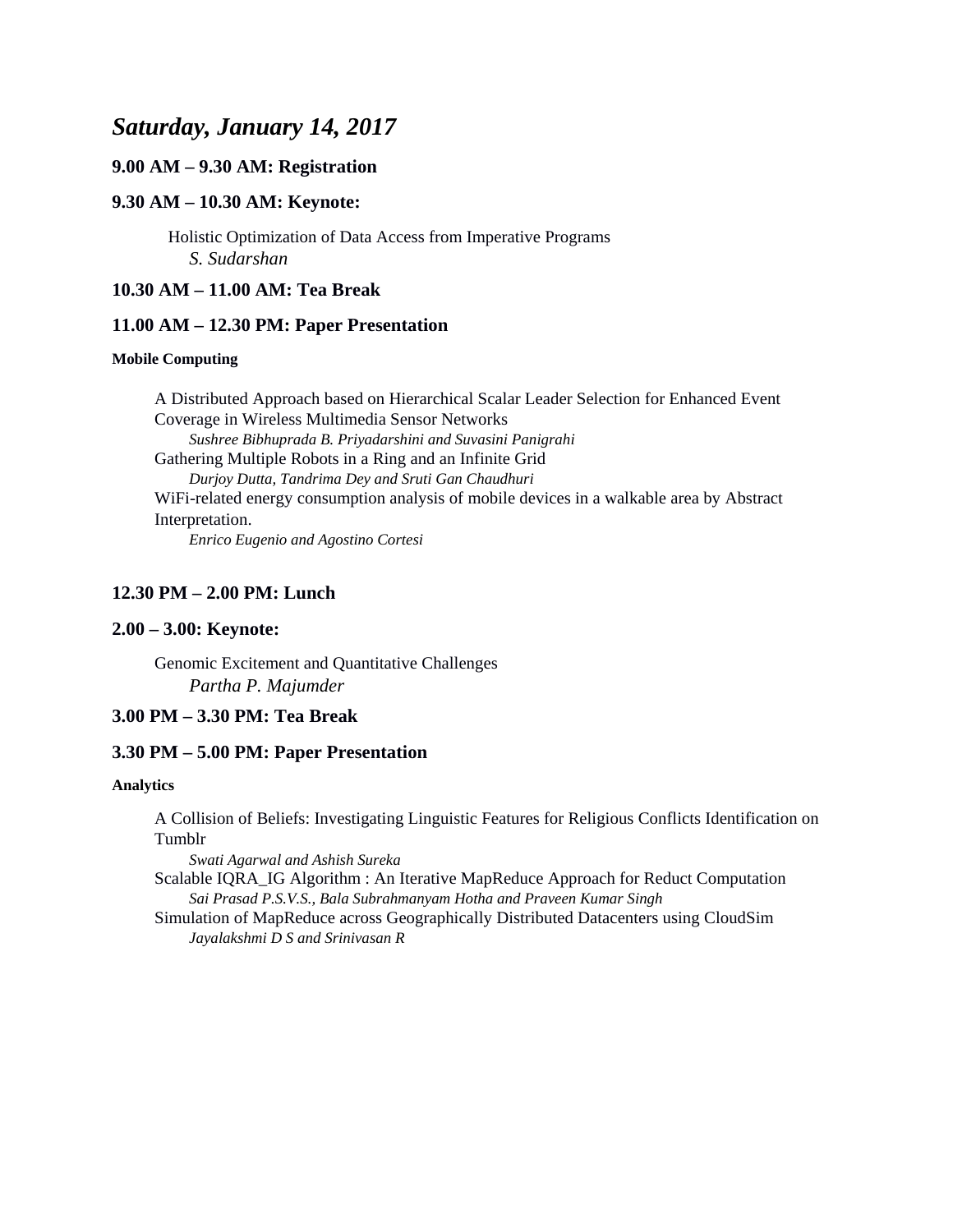# *Sunday, January 15, 2017*

## **9.30 AM – 10.30 AM: Registration**

## **10.30 AM – 11.00 AM: Tea**

#### **11:00 AM – 12.30 PM: Keynote:**

Privacy-enhanced Authorization in IoT *Jorge Cuellar*

### **12:00 AM – 1.00 PM: Paper Presentation**

#### **Distributed Computing**

Revamping the Frequency and Computational Time of RTOS Task – Power Dissipation *Sharma Saravanan and Sameera Shaik*

CO2 Penalty and Disaster Aware Data Center and Service Placement for Cost Minimization *Rishi Sharma, Ranu Vikram, Bala Prakasa Rao Killi and Seela Veerabhadreswara Rao*

## **12.30 PM – 2.00 PM: Lunch**

#### **2.00 PM – 3.00 PM: Keynote:**

Esign: Digital Signature combined with power of online authentication *Rajat Moona*

#### **3.00 PM – 3.30 PM: Tea**

### **3.30 PM – 5.00 PM: Paper presentation**

#### **Virtual Machines**

PMM : A Novel Prediction based VM Migration Scheme in Cloud Computing *Srimoyee Bhattacherjee, Uttiya Sarkar, Sunirmal Khatua and Sarbani Roy* Bid Selection for Deadline Constrained Jobs over Spot VMs in Computational Cloud *Sharmistha Mandal, Sunirmal Khatua and Rajib Das*

An Efficient Request-Based Virtual Machine Placement Algorithm for Cloud Computing *Sanjaya K. Panda and Prasanta K. Jana*